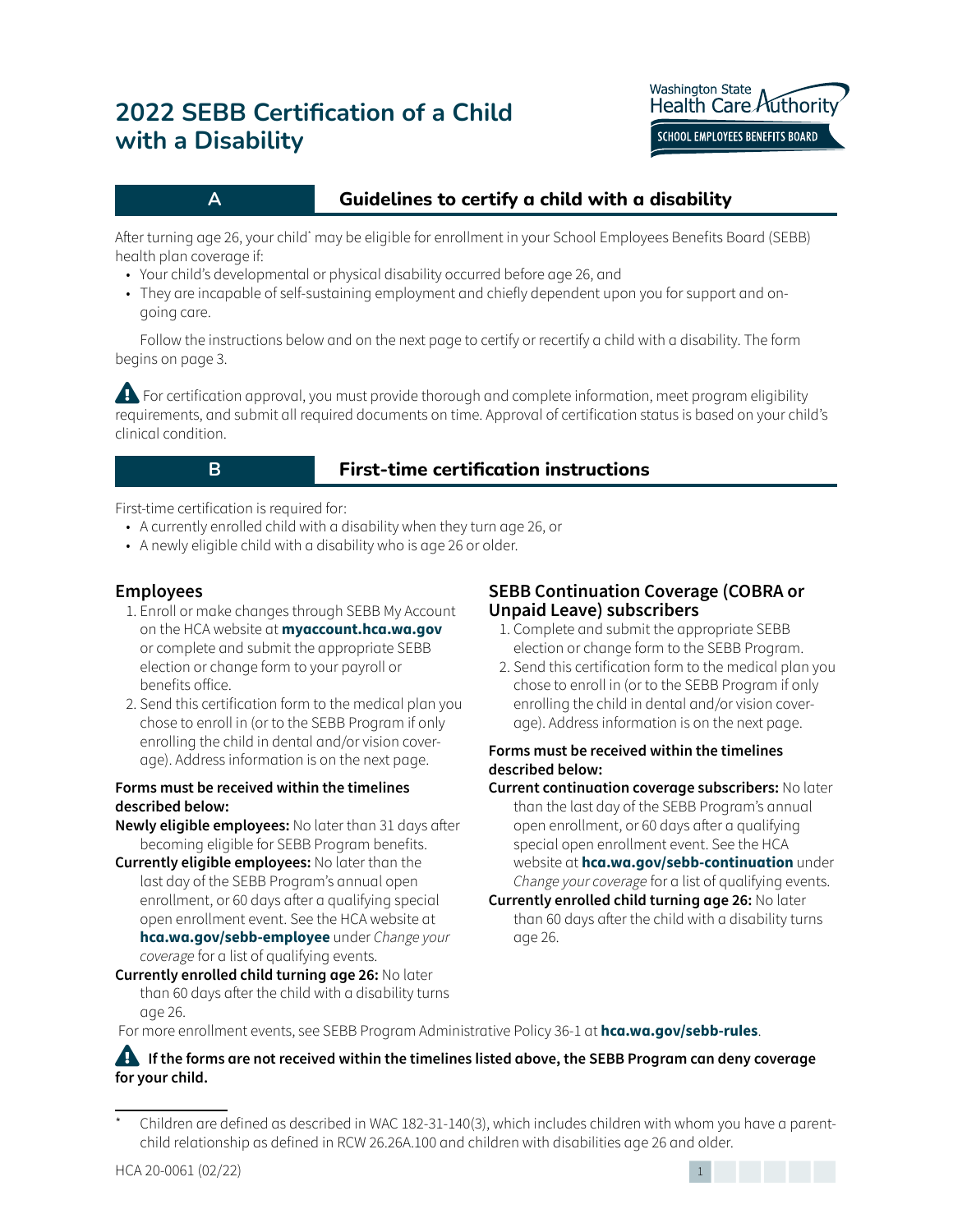# **C Recertification instructions**

#### **If your child with a disability is currently enrolled and it is time to recertify their eligibility:**

Your medical plan or the SEBB Program must periodically review the disability status of your currently enrolled child with a disability following a previous certification. Your medical plan (or the SEBB Program if the child is enrolled only in dental and/or vision coverage) must receive this completed certification form **by the SEBB health plan coverage termination date** listed in the recertification request letter mailed to you.

**D D To** return this form

#### **For dental and/or vision coverage only, send this form to the SEBB Program:**

SEBB Program Health Care Authority PO Box 42720 Olympia, WA 98504-2720 **Fax:** 360-725-0771 **Phone:** 1-800-200-1004

#### **For medical coverage (with or without dental/vision coverage), send this form to your medical plan at the address below.**

**Example If you intend to cover your child with a disability with medical coverage and you send this form to HCA in error,** your coverage determination could be delayed or denied.

| <b>Kaiser Foundation Health Plan of</b>                                                                                                  | <b>Premera Blue Cross</b>                                                                                           |  |  |  |
|------------------------------------------------------------------------------------------------------------------------------------------|---------------------------------------------------------------------------------------------------------------------|--|--|--|
| the Northwest<br>Kaiser Foundation Health Plan of the Northwest<br>Attn: Membership Administration<br>500 NE Multnomah Street, Suite 100 | Premera Blue Cross MS 137<br><b>PO Box 327</b><br>Seattle, WA 98111<br>Fax: 1-425-918-6335<br>Phone: 1-800-807-7310 |  |  |  |
| Portland, OR 97232<br>Fax: 855-524-5257<br>Phone: 503-813-4224                                                                           |                                                                                                                     |  |  |  |
|                                                                                                                                          | <b>Uniform Medical Plan</b>                                                                                         |  |  |  |
| <b>Kaiser Foundation Health Plan of</b><br>Washington and Kaiser Foundation Health<br><b>Plan of Washington Options, Inc.</b>            | Regence BlueShield M/S BU231<br>333 Gilkey Road<br>Burlington, WA 98233<br>Fax: 1-855-639-3940                      |  |  |  |

Phone: 1-888-849-3681

Kaiser Foundation Health Plan of Washington Clinical Review Unit PO Box 34589 Seattle, WA 98124 Fax: 1-800-377-8853 Phone: 1-800-289-1363

HCA is committed to providing equal access to our services. If you need an accommodation, or require documents in another format or language, please contact the following. Employees: Contact your payroll or benefits office. SEBB Continuation Coverage members: Call us at 1-800-200-1004 (TRS: 711).

**HCA's Privacy Notice:** HCA will keep your information private except as allowed by law. To see our Privacy Notice, visit the HCA website at **hca.wa.gov**.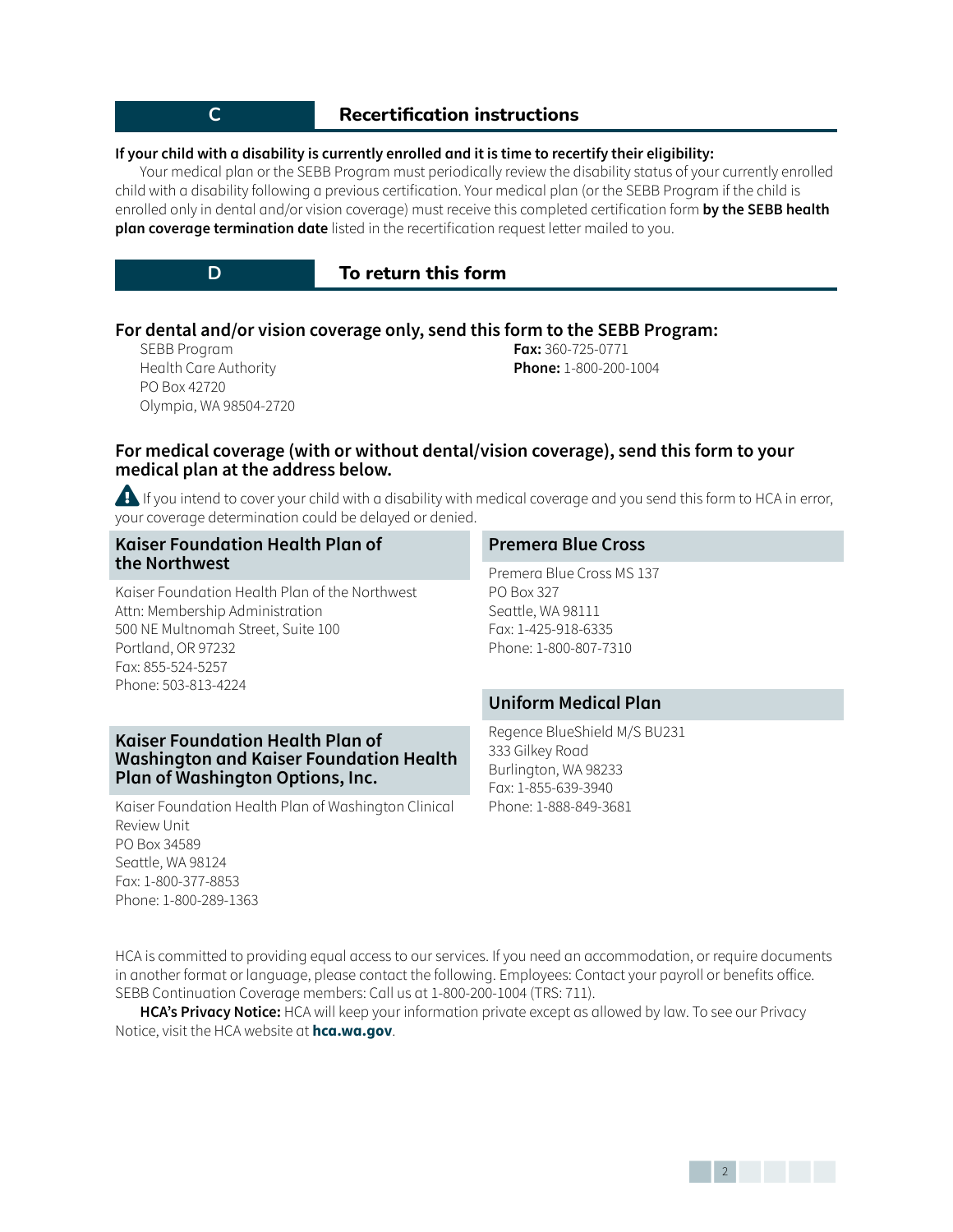Type or print clearly in dark ink and use all capital lettering in the spaces provided. Example:  $J$   $O$   $H$   $N$ 

Inaccurate, incomplete, or illegible information may delay coverage. Complete the "Subscriber information" and "Child with a disability information" sections. **Your child's provider must complete Sections 4 and 6, and may need to complete Section 5.**

| $\overline{\mathbf{1}}$        | <b>Subscriber information</b> |        |
|--------------------------------|-------------------------------|--------|
| Social Security number         | Date of birth (mm/dd/yyyy)    |        |
| Last name                      |                               |        |
|                                |                               |        |
| First name                     | Middle initial                | Suffix |
| Phone number                   | Alternate phone number        |        |
| Street address                 |                               |        |
| Address line 2                 |                               |        |
| City                           |                               | State  |
| ZIP/Postal code                | Country                       |        |
| Mailing address (if different) |                               |        |
| Mailing address line 2         |                               |        |
| City                           |                               | State  |
|                                |                               |        |
| ZIP/Postal code                | Country                       |        |

|                        | Child with a disability information |                |        |  |  |
|------------------------|-------------------------------------|----------------|--------|--|--|
| Social Security number | Date of birth (mm/dd/yyyy)          |                |        |  |  |
| Last name              |                                     |                |        |  |  |
| First name             |                                     | Middle initial | Suffix |  |  |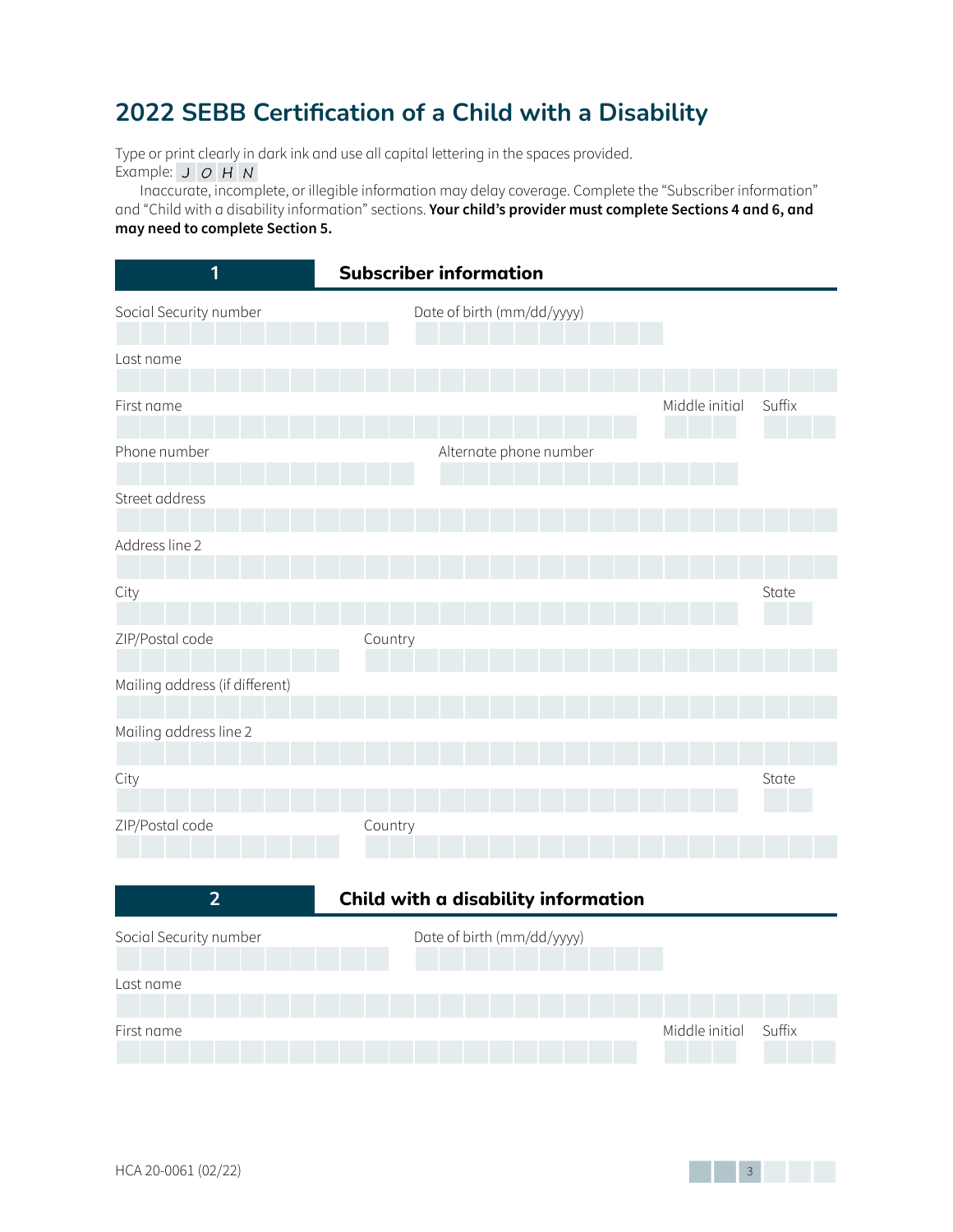

 **3 Subscriber's signature**

By submitting this form, I declare that the information I have provided is true, complete, and correct. If it isn't, or if I do not update this information within the SEBB Program's required timelines, I must repay any claims paid by my health plan(s) or premiums paid on my child's behalf to the extent permitted by federal and state laws. My child may also lose SEBB Program benefits as of the last day of the month they were eligible. To the extent permitted by law, the SEBB Program may retroactively terminate coverage for me and my dependents if I intentionally misrepresent eligibility, or do not pay premiums and applicable premium surcharges when due. I understand that it is a crime to knowingly provide false, incomplete, or misleading information to an insurance company for the purpose of defrauding the company. Penalties include imprisonment, fines, and denial of benefits.

The SEBB Program will verify eligibility for my dependent. I understand that the SEBB Program may ask for this verification at any time. However, the SEBB Program will verify the disability and dependency for a child with a disability periodically, but not more than annually after the two-year period following the dependent's 26th birthday. My health plan may provide input; however, the SEBB Program performs the certification of eligibility.

This form replaces all previous *Certification of a Child with a Disability* forms I have submitted for SEBB Program benefits. I understand I must notify the SEBB Program in writing no later than 60 days after the last day of the month my child is no longer eligible as a child with a disability.

| Subscriber's signature |  |
|------------------------|--|
|                        |  |

Date (mm/dd/yyyy)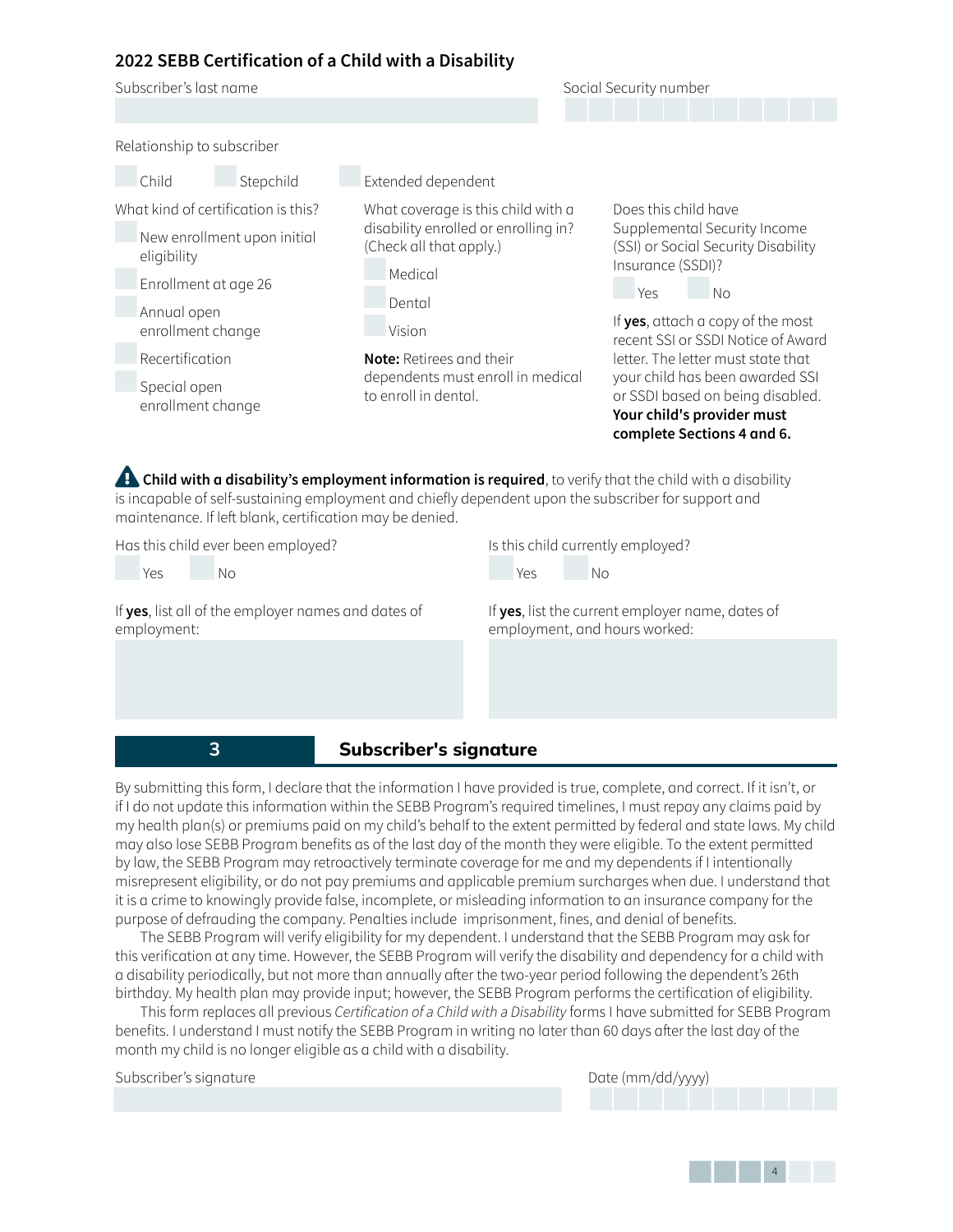| Subscriber's last name                                                                                                                                                                                                           | Social Security number      |  |  |  |
|----------------------------------------------------------------------------------------------------------------------------------------------------------------------------------------------------------------------------------|-----------------------------|--|--|--|
|                                                                                                                                                                                                                                  |                             |  |  |  |
|                                                                                                                                                                                                                                  |                             |  |  |  |
|                                                                                                                                                                                                                                  | <b>Provider information</b> |  |  |  |
| The child's health care provider must complete Sections 4 and 6. Unless the subscriber attaches a copy of the<br>most recent SSI or SSDI Notice of Award letter, the provider must also complete Section 5 on the next page. The |                             |  |  |  |

most recent SSI or SSDI Notice of Award letter, the provider must also complete Section 5 on the next page. The subscriber must pay any fees for the provider to complete these sections.

| Provider last name                                                              |         |  |                |        |           |
|---------------------------------------------------------------------------------|---------|--|----------------|--------|-----------|
|                                                                                 |         |  |                |        |           |
| First name                                                                      |         |  | Middle initial | Suffix |           |
|                                                                                 |         |  |                |        |           |
| National Provider Identifier (NPI) number                                       |         |  |                |        |           |
| Mailing address (if different)                                                  |         |  |                |        |           |
| Mailing address line 2                                                          |         |  |                |        |           |
| City                                                                            |         |  |                | State  |           |
| ZIP/Postal code                                                                 | Country |  |                |        |           |
| Is this child chiefly dependent on the subscriber for support and ongoing care? |         |  | Yes            |        | No        |
| Has this child's disability existed continuously since before age 26?           |         |  | <b>Yes</b>     |        | <b>No</b> |

If **no**, what date did the disability first exist? (mm/dd/yyyy)